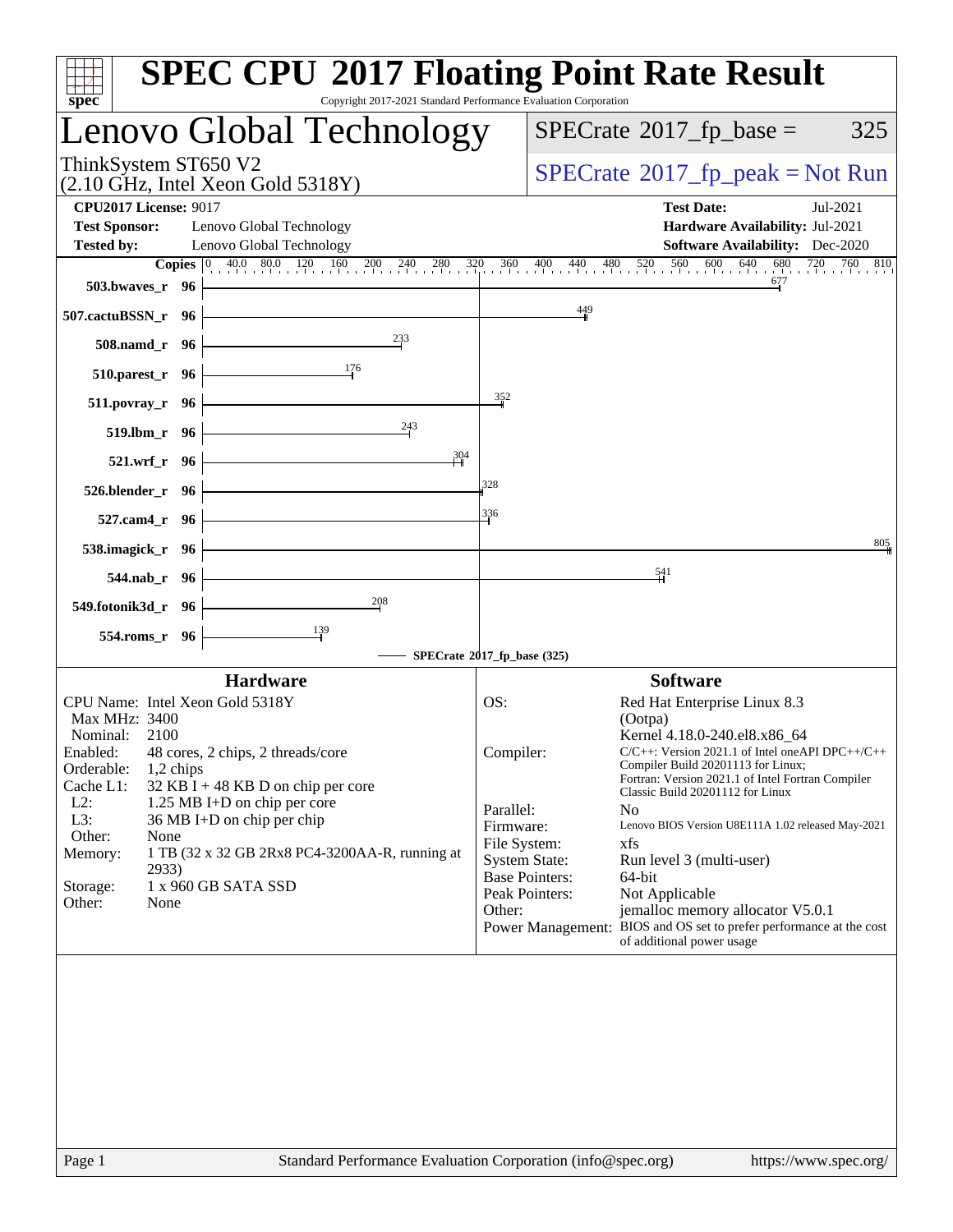

## Lenovo Global Technology

 $SPECTate@2017_fp\_base = 325$ 

(2.10 GHz, Intel Xeon Gold 5318Y)

ThinkSystem ST650 V2<br>  $\begin{array}{c} \text{75.10~cm} \\ \text{6.11~cm} \\ \text{75.10~cm} \\ \text{76.11~cm} \end{array}$  [SPECrate](http://www.spec.org/auto/cpu2017/Docs/result-fields.html#SPECrate2017fppeak)®[2017\\_fp\\_peak = N](http://www.spec.org/auto/cpu2017/Docs/result-fields.html#SPECrate2017fppeak)ot Run

**[CPU2017 License:](http://www.spec.org/auto/cpu2017/Docs/result-fields.html#CPU2017License)** 9017 **[Test Date:](http://www.spec.org/auto/cpu2017/Docs/result-fields.html#TestDate)** Jul-2021

**[Test Sponsor:](http://www.spec.org/auto/cpu2017/Docs/result-fields.html#TestSponsor)** Lenovo Global Technology **[Hardware Availability:](http://www.spec.org/auto/cpu2017/Docs/result-fields.html#HardwareAvailability)** Jul-2021 **[Tested by:](http://www.spec.org/auto/cpu2017/Docs/result-fields.html#Testedby)** Lenovo Global Technology **[Software Availability:](http://www.spec.org/auto/cpu2017/Docs/result-fields.html#SoftwareAvailability)** Dec-2020

#### **[Results Table](http://www.spec.org/auto/cpu2017/Docs/result-fields.html#ResultsTable)**

|                                           | <b>Base</b>   |                |                |                |       | <b>Peak</b>    |            |               |                |              |                |              |                |              |
|-------------------------------------------|---------------|----------------|----------------|----------------|-------|----------------|------------|---------------|----------------|--------------|----------------|--------------|----------------|--------------|
| <b>Benchmark</b>                          | <b>Copies</b> | <b>Seconds</b> | Ratio          | <b>Seconds</b> | Ratio | <b>Seconds</b> | Ratio      | <b>Copies</b> | <b>Seconds</b> | <b>Ratio</b> | <b>Seconds</b> | <b>Ratio</b> | <b>Seconds</b> | <b>Ratio</b> |
| 503.bwaves_r                              | 96            | 1422           | 677            | 1422           | 677   | 1423           | 676        |               |                |              |                |              |                |              |
| 507.cactuBSSN r                           | 96            | 271            | 448            | 271            | 449   | 269            | 451        |               |                |              |                |              |                |              |
| $508$ .namd $r$                           | 96            | 392            | 233            | 392            | 233   | 391            | 233        |               |                |              |                |              |                |              |
| 510.parest_r                              | 96            | 1432           | 175            | 1424           | 176   | 1424           | <u>176</u> |               |                |              |                |              |                |              |
| 511.povray_r                              | 96            | 639            | 351            | 635            | 353   | 637            | 352        |               |                |              |                |              |                |              |
| 519.lbm r                                 | 96            | 416            | 243            | 417            | 243   | 418            | 242        |               |                |              |                |              |                |              |
| $521$ .wrf r                              | 96            | 730            | 294            | 708            | 304   | 704            | 305        |               |                |              |                |              |                |              |
| 526.blender r                             | 96            | 445            | 329            | 445            | 328   | 447            | 327        |               |                |              |                |              |                |              |
| $527.cam4_r$                              | 96            | 501            | 335            | 500            | 336   | 500            | 336        |               |                |              |                |              |                |              |
| 538.imagick_r                             | 96            | 296            | 805            | 297            | 804   | 296            | 807        |               |                |              |                |              |                |              |
| $544$ .nab r                              | 96            | 299            | 541            | 299            | 541   | 302            | 535        |               |                |              |                |              |                |              |
| 549.fotonik3d r                           | 96            | 1800           | 208            | 1799           | 208   | 1799           | 208        |               |                |              |                |              |                |              |
| $554$ .roms_r                             | 96            | 1099           | 139            | 1094           | 139   | 1097           | <u>139</u> |               |                |              |                |              |                |              |
| $SPECrate^{\otimes}2017$ fp base =<br>325 |               |                |                |                |       |                |            |               |                |              |                |              |                |              |
| $SPECrate^{\circ}2017$ fp peak =          |               |                | <b>Not Run</b> |                |       |                |            |               |                |              |                |              |                |              |

Results appear in the [order in which they were run](http://www.spec.org/auto/cpu2017/Docs/result-fields.html#RunOrder). Bold underlined text [indicates a median measurement](http://www.spec.org/auto/cpu2017/Docs/result-fields.html#Median).

#### **[Submit Notes](http://www.spec.org/auto/cpu2017/Docs/result-fields.html#SubmitNotes)**

 The numactl mechanism was used to bind copies to processors. The config file option 'submit' was used to generate numactl commands to bind each copy to a specific processor. For details, please see the config file.

#### **[Operating System Notes](http://www.spec.org/auto/cpu2017/Docs/result-fields.html#OperatingSystemNotes)**

Stack size set to unlimited using "ulimit -s unlimited"

#### **[Environment Variables Notes](http://www.spec.org/auto/cpu2017/Docs/result-fields.html#EnvironmentVariablesNotes)**

```
Environment variables set by runcpu before the start of the run:
LD_LIBRARY_PATH =
      "/home/cpu2017-1.1.8-ic2021.1-revB/lib/intel64:/home/cpu2017-1.1.8-ic202
      1.1-revB/je5.0.1-64"
MALLOC_CONF = "retain:true"
```
#### **[General Notes](http://www.spec.org/auto/cpu2017/Docs/result-fields.html#GeneralNotes)**

 Binaries compiled on a system with 1x Intel Core i9-7980XE CPU + 64GB RAM memory using Red Hat Enterprise Linux 8.1 Transparent Huge Pages enabled by default

#### **(Continued on next page)**

Page 2 Standard Performance Evaluation Corporation [\(info@spec.org\)](mailto:info@spec.org) <https://www.spec.org/>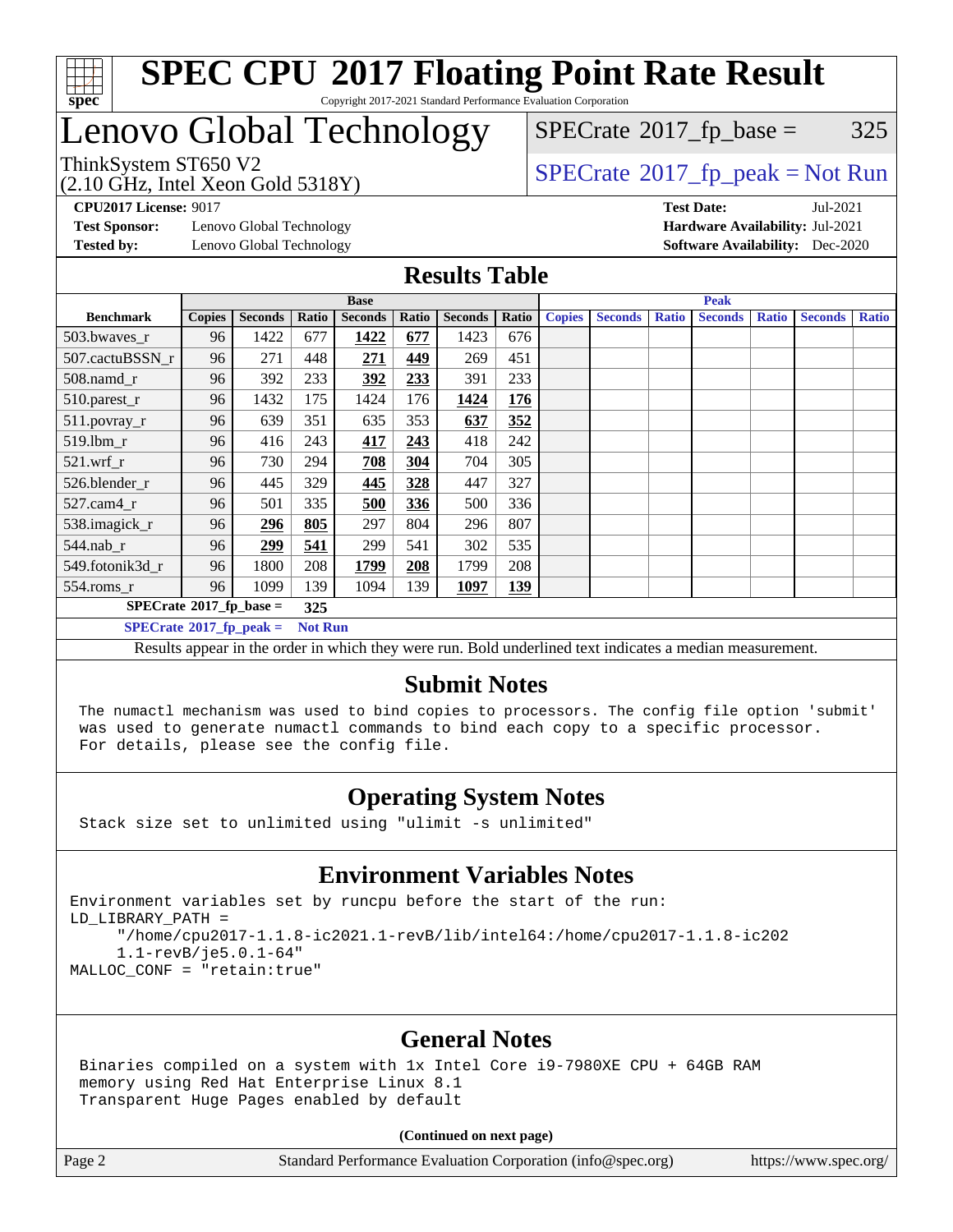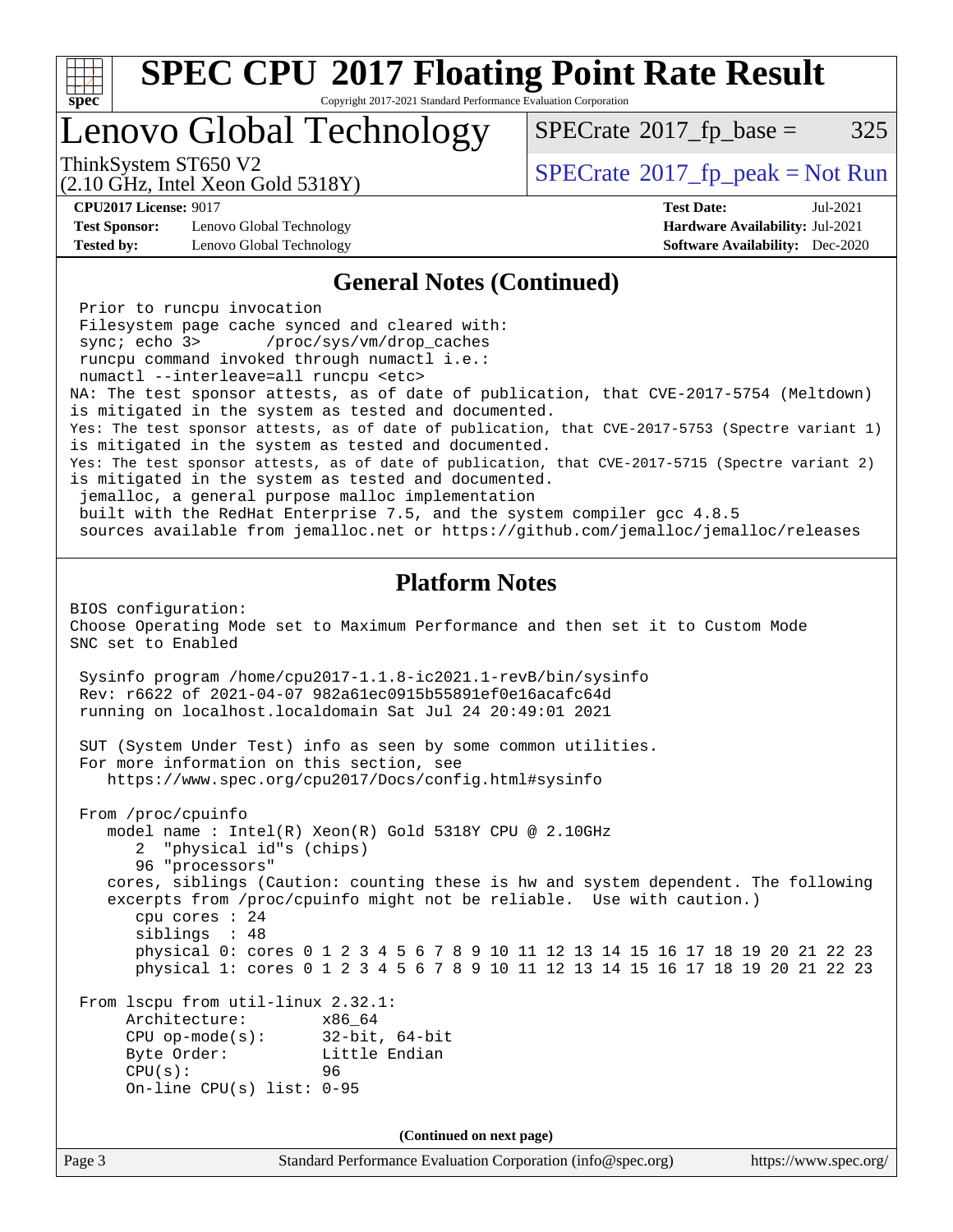

# **[SPEC CPU](http://www.spec.org/auto/cpu2017/Docs/result-fields.html#SPECCPU2017FloatingPointRateResult)[2017 Floating Point Rate Result](http://www.spec.org/auto/cpu2017/Docs/result-fields.html#SPECCPU2017FloatingPointRateResult)**

Copyright 2017-2021 Standard Performance Evaluation Corporation

Lenovo Global Technology

 $SPECTate@2017_fp\_base = 325$ 

(2.10 GHz, Intel Xeon Gold 5318Y)

ThinkSystem ST650 V2<br>
(2.10 GHz, Intel Xeon Gold 5318Y) [SPECrate](http://www.spec.org/auto/cpu2017/Docs/result-fields.html#SPECrate2017fppeak)®[2017\\_fp\\_peak = N](http://www.spec.org/auto/cpu2017/Docs/result-fields.html#SPECrate2017fppeak)ot Run

**[CPU2017 License:](http://www.spec.org/auto/cpu2017/Docs/result-fields.html#CPU2017License)** 9017 **[Test Date:](http://www.spec.org/auto/cpu2017/Docs/result-fields.html#TestDate)** Jul-2021

**[Test Sponsor:](http://www.spec.org/auto/cpu2017/Docs/result-fields.html#TestSponsor)** Lenovo Global Technology **[Hardware Availability:](http://www.spec.org/auto/cpu2017/Docs/result-fields.html#HardwareAvailability)** Jul-2021 **[Tested by:](http://www.spec.org/auto/cpu2017/Docs/result-fields.html#Testedby)** Lenovo Global Technology **[Software Availability:](http://www.spec.org/auto/cpu2017/Docs/result-fields.html#SoftwareAvailability)** Dec-2020

**[Platform Notes \(Continued\)](http://www.spec.org/auto/cpu2017/Docs/result-fields.html#PlatformNotes)**

| Thread(s) per core:            | 2                                                                                    |
|--------------------------------|--------------------------------------------------------------------------------------|
| $Core(s)$ per socket:          | 24                                                                                   |
| Socket(s):                     | 2                                                                                    |
| NUMA $node(s):$                | 4                                                                                    |
| Vendor ID:                     | GenuineIntel                                                                         |
| CPU family:                    | 6                                                                                    |
| Model:                         | 106                                                                                  |
| Model name:                    | $Intel(R) Xeon(R) Gold 5318Y CPU @ 2.10GHz$                                          |
| Stepping:                      | 6                                                                                    |
| CPU MHz:                       | 2600.020                                                                             |
| BogoMIPS:                      | 4200.00                                                                              |
| Virtualization:                | $VT - x$                                                                             |
| Lld cache:                     | 48K                                                                                  |
| $L1i$ cache:                   | 32K                                                                                  |
| $L2$ cache:                    | 1280K                                                                                |
| $L3$ cache:                    | 36864K                                                                               |
| NUMA $node0$ $CPU(s):$         | $0 - 11, 48 - 59$                                                                    |
| NUMA $node1$ $CPU(s):$         | $12 - 23,60 - 71$                                                                    |
| NUMA node2 CPU(s): 24-35,72-83 |                                                                                      |
| NUMA $node3$ $CPU(s)$ :        | $36 - 47, 84 - 95$                                                                   |
| Flaqs:                         | fpu vme de pse tsc msr pae mce cx8 apic sep mtrr pge mca cmov                        |
|                                | pat pse36 clflush dts acpi mmx fxsr sse sse2 ss ht tm pbe syscall nx pdpelgb rdtscp  |
|                                | lm constant_tsc art arch_perfmon pebs bts rep_good nopl xtopology nonstop_tsc cpuid  |
|                                | aperfmperf pni pclmulqdq dtes64 ds_cpl vmx smx est tm2 ssse3 sdbg fma cx16 xtpr pdcm |
|                                | pcid dca sse4_1 sse4_2 x2apic movbe popcnt tsc_deadline_timer aes xsave avx f16c     |
|                                | rdrand lahf_lm abm 3dnowprefetch cpuid_fault epb cat_13 invpcid_single intel_ppin    |
|                                | ssbd mba ibrs ibpb stibp ibrs_enhanced tpr_shadow vnmi flexpriority ept vpid ept_ad  |
|                                | fsgsbase tsc_adjust bmil hle avx2 smep bmi2 erms invpcid cqm rdt_a avx512f avx512dq  |
|                                | rdseed adx smap avx512ifma clflushopt clwb intel_pt avx512cd sha_ni avx512bw         |
|                                | avx512vl xsaveopt xsavec xgetbvl xsaves cqm_llc cqm_occup_llc cqm_mbm_total          |
|                                | cqm_mbm_local split_lock_detect wbnoinvd dtherm ida arat pln pts avx512vbmi umip pku |
|                                | ospke avx512_vbmi2 gfni vaes vpclmulgdq avx512_vnni avx512_bitalg tme                |
|                                | avx512_vpopcntdq la57 rdpid md_clear pconfig flush_l1d arch_capabilities             |
|                                |                                                                                      |
| /proc/cpuinfo cache data       |                                                                                      |
| cache size : 36864 KB          |                                                                                      |
|                                |                                                                                      |
| From numactl --hardware        |                                                                                      |
|                                | WARNING: a numactl 'node' might or might not correspond to a physical chip.          |
| $available: 4 nodes (0-3)$     |                                                                                      |
|                                | node 0 cpus: 0 1 2 3 4 5 6 7 8 9 10 11 48 49 50 51 52 53 54 55 56 57 58 59           |
| node 0 size: 251855 MB         |                                                                                      |
| node 0 free: 257286 MB         |                                                                                      |
|                                | node 1 cpus: 12 13 14 15 16 17 18 19 20 21 22 23 60 61 62 63 64 65 66 67 68 69 70 71 |
| node 1 size: 252430 MB         |                                                                                      |
| node 1 free: 257503 MB         |                                                                                      |

**(Continued on next page)**

node 2 cpus: 24 25 26 27 28 29 30 31 32 33 34 35 72 73 74 75 76 77 78 79 80 81 82 83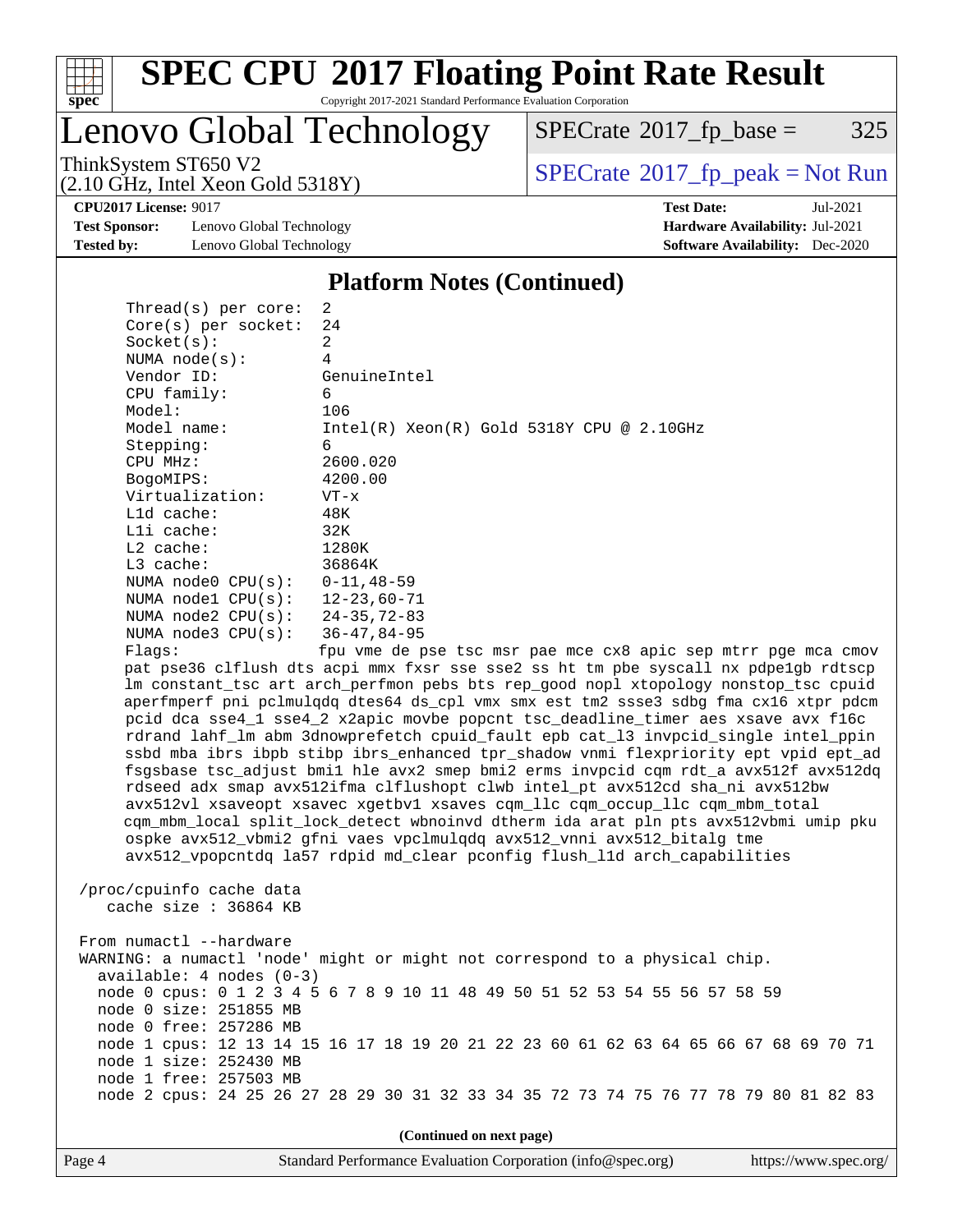

Page 5 Standard Performance Evaluation Corporation [\(info@spec.org\)](mailto:info@spec.org) <https://www.spec.org/>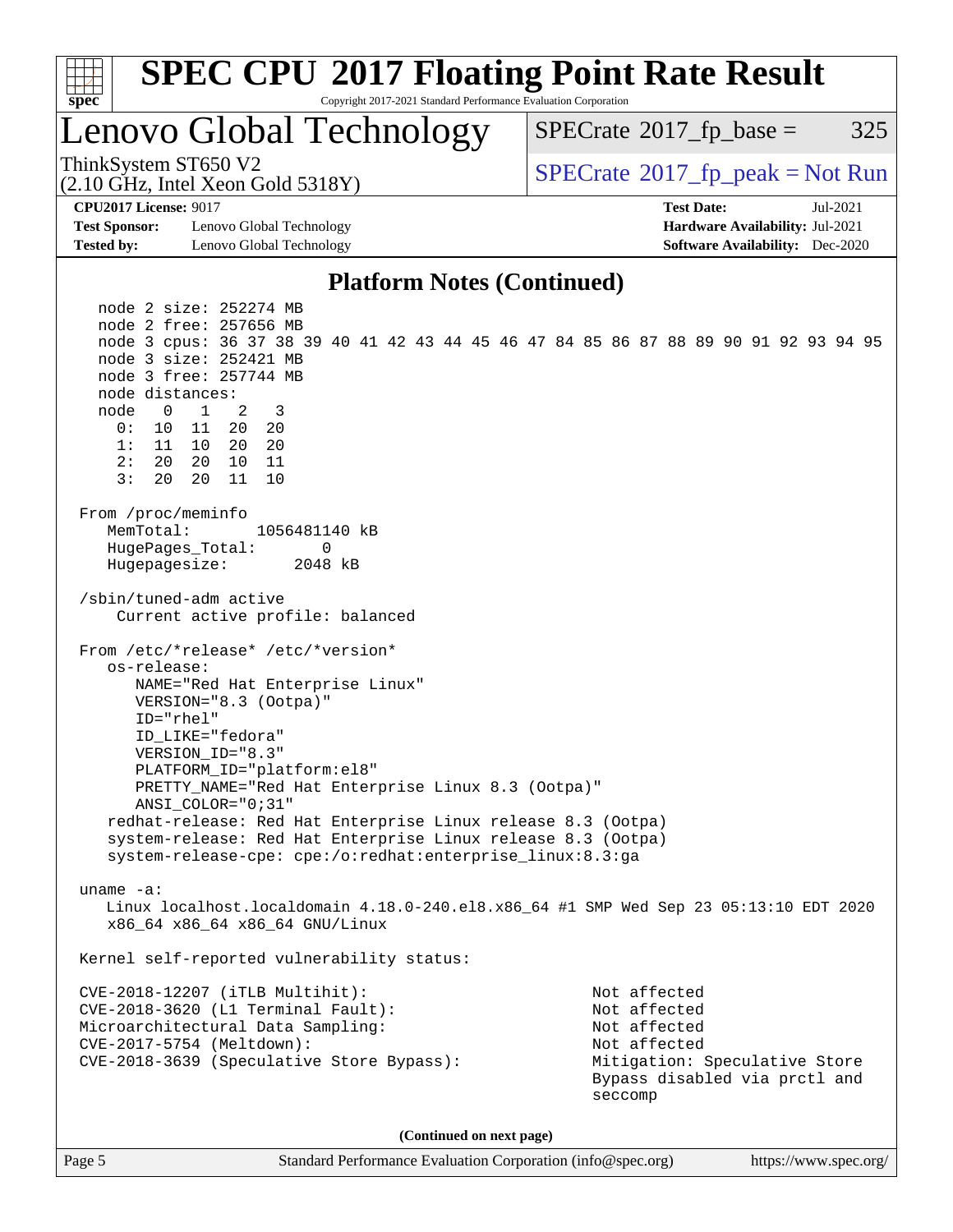| <b>SPEC CPU®2017 Floating Point Rate Result</b>                                                                                                                                                                                                                                                                                                                                                                                     |                                                                              |  |  |  |  |  |
|-------------------------------------------------------------------------------------------------------------------------------------------------------------------------------------------------------------------------------------------------------------------------------------------------------------------------------------------------------------------------------------------------------------------------------------|------------------------------------------------------------------------------|--|--|--|--|--|
| Copyright 2017-2021 Standard Performance Evaluation Corporation<br>spec                                                                                                                                                                                                                                                                                                                                                             |                                                                              |  |  |  |  |  |
| Lenovo Global Technology                                                                                                                                                                                                                                                                                                                                                                                                            | 325<br>$SPECrate^{\circ}2017$ fp base =                                      |  |  |  |  |  |
| ThinkSystem ST650 V2<br>$(2.10 \text{ GHz}, \text{Intel Xeon Gold } 5318 \text{Y})$                                                                                                                                                                                                                                                                                                                                                 | $SPECrate^{\circ}2017rfp peak = Not Run$                                     |  |  |  |  |  |
| <b>CPU2017 License: 9017</b>                                                                                                                                                                                                                                                                                                                                                                                                        | <b>Test Date:</b><br>Jul-2021                                                |  |  |  |  |  |
| <b>Test Sponsor:</b><br>Lenovo Global Technology<br><b>Tested by:</b><br>Lenovo Global Technology                                                                                                                                                                                                                                                                                                                                   | Hardware Availability: Jul-2021<br><b>Software Availability:</b> Dec-2020    |  |  |  |  |  |
| <b>Platform Notes (Continued)</b>                                                                                                                                                                                                                                                                                                                                                                                                   |                                                                              |  |  |  |  |  |
| CVE-2017-5753 (Spectre variant 1):                                                                                                                                                                                                                                                                                                                                                                                                  | Mitigation: usercopy/swapgs<br>barriers and __user pointer                   |  |  |  |  |  |
| $CVE-2017-5715$ (Spectre variant 2):                                                                                                                                                                                                                                                                                                                                                                                                | sanitization<br>Mitigation: Enhanced IBRS, IBPB:<br>conditional, RSB filling |  |  |  |  |  |
| CVE-2020-0543 (Special Register Buffer Data Sampling): Not affected<br>CVE-2019-11135 (TSX Asynchronous Abort):                                                                                                                                                                                                                                                                                                                     | Not affected                                                                 |  |  |  |  |  |
| run-level 3 Jul 24 20:46                                                                                                                                                                                                                                                                                                                                                                                                            |                                                                              |  |  |  |  |  |
| SPEC is set to: /home/cpu2017-1.1.8-ic2021.1-revB<br>Type Size Used Avail Use% Mounted on<br>Filesystem<br>/dev/sda4<br>818G 108G 710G 14% / home<br>xfs                                                                                                                                                                                                                                                                            |                                                                              |  |  |  |  |  |
| From /sys/devices/virtual/dmi/id<br>Vendor:<br>Lenovo<br>Product:<br>ThinkSystem ST650V2<br>Product Family: ThinkSystem<br>1234567890<br>Serial:                                                                                                                                                                                                                                                                                    |                                                                              |  |  |  |  |  |
| Additional information from dmidecode 3.2 follows. WARNING: Use caution when you<br>interpret this section. The 'dmidecode' program reads system data which is "intended to<br>allow hardware to be accurately determined", but the intent may not be met, as there are<br>frequent changes to hardware, firmware, and the "DMTF SMBIOS" standard.<br>Memory:<br>32x Samsung M393A4G43AB3-CWE 32 GB 2 rank 3200, configured at 2933 |                                                                              |  |  |  |  |  |
| BIOS:                                                                                                                                                                                                                                                                                                                                                                                                                               |                                                                              |  |  |  |  |  |
| BIOS Vendor:<br>Lenovo                                                                                                                                                                                                                                                                                                                                                                                                              |                                                                              |  |  |  |  |  |
| BIOS Version:<br>U8E111A-1.02<br>05/07/2021<br>BIOS Date:                                                                                                                                                                                                                                                                                                                                                                           |                                                                              |  |  |  |  |  |
| BIOS Revision: 1.2                                                                                                                                                                                                                                                                                                                                                                                                                  |                                                                              |  |  |  |  |  |
| Firmware Revision: 1.40                                                                                                                                                                                                                                                                                                                                                                                                             |                                                                              |  |  |  |  |  |
| (End of data from sysinfo program)                                                                                                                                                                                                                                                                                                                                                                                                  |                                                                              |  |  |  |  |  |
| <b>Compiler Version Notes</b>                                                                                                                                                                                                                                                                                                                                                                                                       |                                                                              |  |  |  |  |  |
| 519.1bm_r(base) 538.imagick_r(base) 544.nab_r(base)<br>C                                                                                                                                                                                                                                                                                                                                                                            |                                                                              |  |  |  |  |  |
| Intel(R) oneAPI DPC++/C++ Compiler for applications running on Intel(R) $64$ ,                                                                                                                                                                                                                                                                                                                                                      |                                                                              |  |  |  |  |  |
| Version 2021.1 Build 20201113<br>Copyright (C) 1985-2020 Intel Corporation. All rights reserved.                                                                                                                                                                                                                                                                                                                                    |                                                                              |  |  |  |  |  |
|                                                                                                                                                                                                                                                                                                                                                                                                                                     |                                                                              |  |  |  |  |  |
|                                                                                                                                                                                                                                                                                                                                                                                                                                     |                                                                              |  |  |  |  |  |
| (Continued on next page)                                                                                                                                                                                                                                                                                                                                                                                                            |                                                                              |  |  |  |  |  |
| Page 6<br>Standard Performance Evaluation Corporation (info@spec.org)                                                                                                                                                                                                                                                                                                                                                               | https://www.spec.org/                                                        |  |  |  |  |  |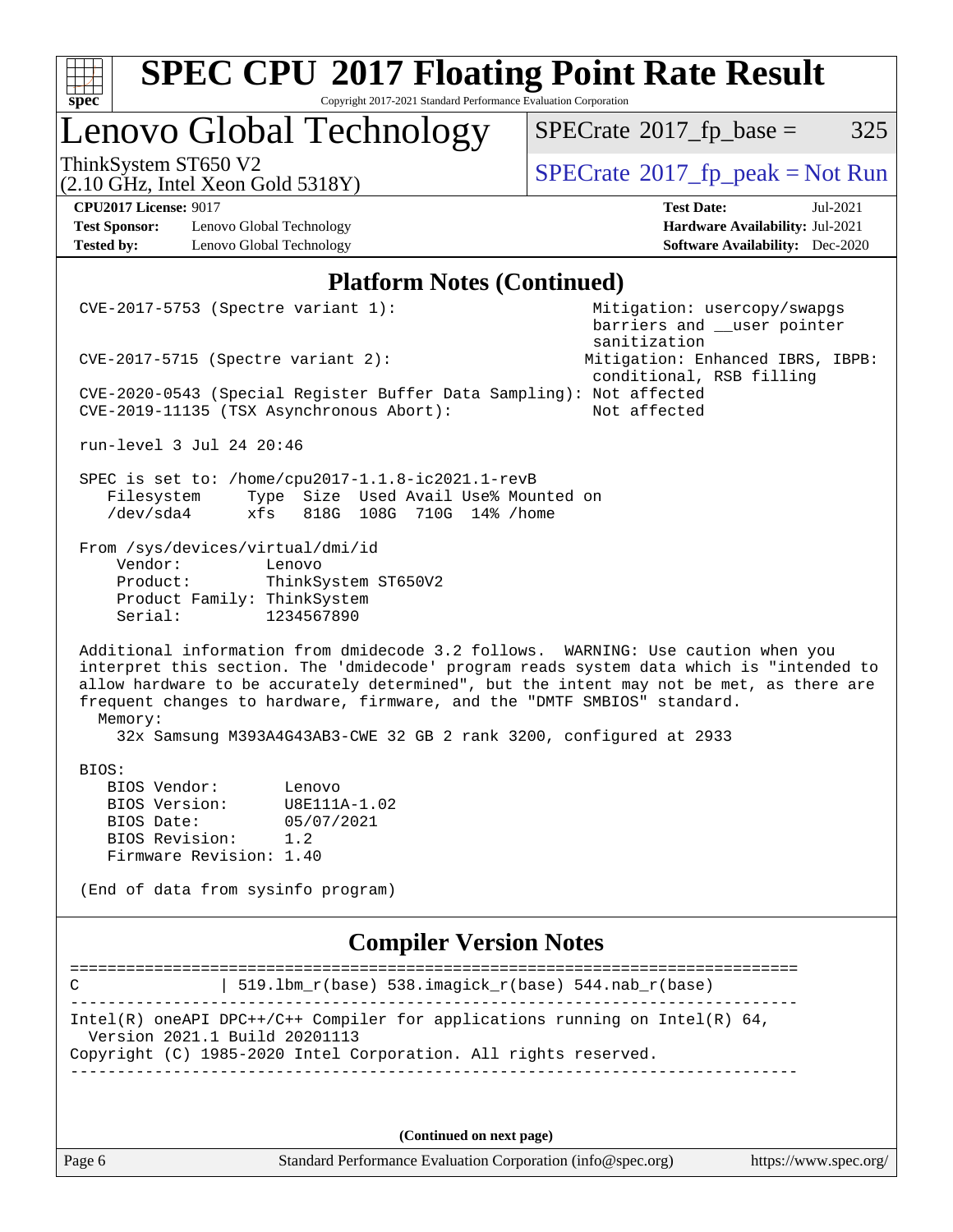

# **[SPEC CPU](http://www.spec.org/auto/cpu2017/Docs/result-fields.html#SPECCPU2017FloatingPointRateResult)[2017 Floating Point Rate Result](http://www.spec.org/auto/cpu2017/Docs/result-fields.html#SPECCPU2017FloatingPointRateResult)**

Copyright 2017-2021 Standard Performance Evaluation Corporation

Lenovo Global Technology

 $SPECTate@2017_fp\_base = 325$ 

(2.10 GHz, Intel Xeon Gold 5318Y)

ThinkSystem ST650 V2<br>
(2.10 GHz, Intel Xeon Gold 5318Y) [SPECrate](http://www.spec.org/auto/cpu2017/Docs/result-fields.html#SPECrate2017fppeak)®[2017\\_fp\\_peak = N](http://www.spec.org/auto/cpu2017/Docs/result-fields.html#SPECrate2017fppeak)ot Run

**[Test Sponsor:](http://www.spec.org/auto/cpu2017/Docs/result-fields.html#TestSponsor)** Lenovo Global Technology **[Hardware Availability:](http://www.spec.org/auto/cpu2017/Docs/result-fields.html#HardwareAvailability)** Jul-2021 **[Tested by:](http://www.spec.org/auto/cpu2017/Docs/result-fields.html#Testedby)** Lenovo Global Technology **[Software Availability:](http://www.spec.org/auto/cpu2017/Docs/result-fields.html#SoftwareAvailability)** Dec-2020

**[CPU2017 License:](http://www.spec.org/auto/cpu2017/Docs/result-fields.html#CPU2017License)** 9017 **[Test Date:](http://www.spec.org/auto/cpu2017/Docs/result-fields.html#TestDate)** Jul-2021

### **[Compiler Version Notes \(Continued\)](http://www.spec.org/auto/cpu2017/Docs/result-fields.html#CompilerVersionNotes)**

| $C++$                             | $508.n$ amd_r(base) $510.parest_r(base)$                                                                                                                                                                                                                                                                                                                                                                                                                                                                                                                                      |                       |
|-----------------------------------|-------------------------------------------------------------------------------------------------------------------------------------------------------------------------------------------------------------------------------------------------------------------------------------------------------------------------------------------------------------------------------------------------------------------------------------------------------------------------------------------------------------------------------------------------------------------------------|-----------------------|
|                                   | Intel(R) oneAPI DPC++/C++ Compiler for applications running on Intel(R) $64$ ,<br>Version 2021.1 Build 20201113<br>Copyright (C) 1985-2020 Intel Corporation. All rights reserved.                                                                                                                                                                                                                                                                                                                                                                                            |                       |
|                                   |                                                                                                                                                                                                                                                                                                                                                                                                                                                                                                                                                                               |                       |
| $C++$ , $C$                       | $  511.povray_r(base) 526.blender_r(base)$                                                                                                                                                                                                                                                                                                                                                                                                                                                                                                                                    |                       |
|                                   | Intel(R) oneAPI DPC++/C++ Compiler for applications running on Intel(R) $64$ ,<br>Version 2021.1 Build 20201113<br>Copyright (C) 1985-2020 Intel Corporation. All rights reserved.<br>Intel(R) oneAPI DPC++/C++ Compiler for applications running on Intel(R) $64$ ,<br>Version 2021.1 Build 20201113<br>Copyright (C) 1985-2020 Intel Corporation. All rights reserved.                                                                                                                                                                                                      |                       |
|                                   | $C_{++}$ , C, Fortran   507.cactuBSSN_r(base)                                                                                                                                                                                                                                                                                                                                                                                                                                                                                                                                 |                       |
|                                   | Intel(R) oneAPI DPC++/C++ Compiler for applications running on Intel(R) $64$ ,<br>Version 2021.1 Build 20201113<br>Copyright (C) 1985-2020 Intel Corporation. All rights reserved.<br>Intel(R) oneAPI DPC++/C++ Compiler for applications running on Intel(R) $64$ ,<br>Version 2021.1 Build 20201113<br>Copyright (C) 1985-2020 Intel Corporation. All rights reserved.<br>Intel(R) Fortran Intel(R) 64 Compiler Classic for applications running on<br>Intel(R) 64, Version 2021.1 Build 20201112_000000<br>Copyright (C) 1985-2020 Intel Corporation. All rights reserved. |                       |
| Fortran                           | 503.bwaves_r(base) 549.fotonik3d_r(base) 554.roms_r(base)                                                                                                                                                                                                                                                                                                                                                                                                                                                                                                                     |                       |
|                                   | $Intel(R)$ Fortran Intel(R) 64 Compiler Classic for applications running on<br>Intel(R) 64, Version 2021.1 Build 20201112_000000<br>Copyright (C) 1985-2020 Intel Corporation. All rights reserved.                                                                                                                                                                                                                                                                                                                                                                           |                       |
| ===================<br>Fortran, C | $521.wrf_r(base) 527.cam4_r(base)$                                                                                                                                                                                                                                                                                                                                                                                                                                                                                                                                            |                       |
|                                   | Intel(R) Fortran Intel(R) 64 Compiler Classic for applications running on<br>Intel(R) 64, Version 2021.1 Build 20201112_000000<br>Copyright (C) 1985-2020 Intel Corporation. All rights reserved.                                                                                                                                                                                                                                                                                                                                                                             |                       |
|                                   | (Continued on next page)                                                                                                                                                                                                                                                                                                                                                                                                                                                                                                                                                      |                       |
| Page 7                            | Standard Performance Evaluation Corporation (info@spec.org)                                                                                                                                                                                                                                                                                                                                                                                                                                                                                                                   | https://www.spec.org/ |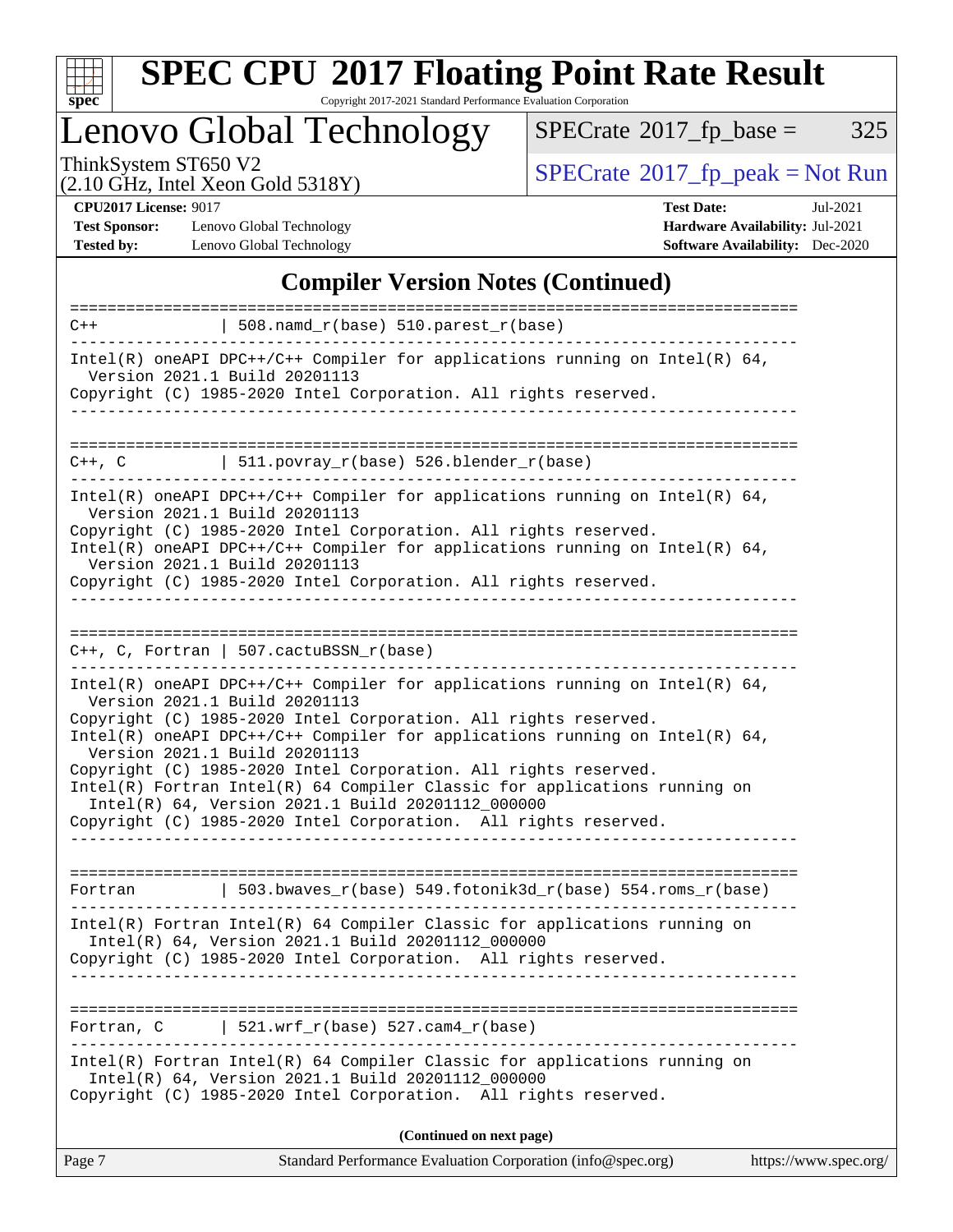

## Lenovo Global Technology

 $SPECTate@2017_fp\_base = 325$ 

(2.10 GHz, Intel Xeon Gold 5318Y)

ThinkSystem ST650 V2<br>  $\begin{array}{c}\n\text{SPECrate} \textcirc 2017\_fp\_peak = Not Run \\
\text{SPECrate} \textcirc 2017\_fp\_peak = Not Run\n\end{array}$  $\begin{array}{c}\n\text{SPECrate} \textcirc 2017\_fp\_peak = Not Run \\
\text{SPECrate} \textcirc 2017\_fp\_peak = Not Run\n\end{array}$  $\begin{array}{c}\n\text{SPECrate} \textcirc 2017\_fp\_peak = Not Run \\
\text{SPECrate} \textcirc 2017\_fp\_peak = Not Run\n\end{array}$ 

**[Test Sponsor:](http://www.spec.org/auto/cpu2017/Docs/result-fields.html#TestSponsor)** Lenovo Global Technology **[Hardware Availability:](http://www.spec.org/auto/cpu2017/Docs/result-fields.html#HardwareAvailability)** Jul-2021 **[Tested by:](http://www.spec.org/auto/cpu2017/Docs/result-fields.html#Testedby)** Lenovo Global Technology **[Software Availability:](http://www.spec.org/auto/cpu2017/Docs/result-fields.html#SoftwareAvailability)** Dec-2020

**[CPU2017 License:](http://www.spec.org/auto/cpu2017/Docs/result-fields.html#CPU2017License)** 9017 **[Test Date:](http://www.spec.org/auto/cpu2017/Docs/result-fields.html#TestDate)** Jul-2021

## **[Compiler Version Notes \(Continued\)](http://www.spec.org/auto/cpu2017/Docs/result-fields.html#CompilerVersionNotes)**

Intel(R) oneAPI DPC++/C++ Compiler for applications running on Intel(R) 64, Version 2021.1 Build 20201113 Copyright (C) 1985-2020 Intel Corporation. All rights reserved.

------------------------------------------------------------------------------

**[Base Compiler Invocation](http://www.spec.org/auto/cpu2017/Docs/result-fields.html#BaseCompilerInvocation)**

[C benchmarks](http://www.spec.org/auto/cpu2017/Docs/result-fields.html#Cbenchmarks):

[icx](http://www.spec.org/cpu2017/results/res2021q3/cpu2017-20210802-28605.flags.html#user_CCbase_intel_icx_fe2d28d19ae2a5db7c42fe0f2a2aed77cb715edd4aeb23434404a8be6683fe239869bb6ca8154ca98265c2e3b9226a719a0efe2953a4a7018c379b7010ccf087)

[C++ benchmarks:](http://www.spec.org/auto/cpu2017/Docs/result-fields.html#CXXbenchmarks) [icpx](http://www.spec.org/cpu2017/results/res2021q3/cpu2017-20210802-28605.flags.html#user_CXXbase_intel_icpx_1e918ed14c436bf4b9b7c8bcdd51d4539fc71b3df010bd1e9f8732d9c34c2b2914e48204a846820f3c0ebb4095dea797a5c30b458ac0b6dffac65d78f781f5ca)

[Fortran benchmarks](http://www.spec.org/auto/cpu2017/Docs/result-fields.html#Fortranbenchmarks): [ifort](http://www.spec.org/cpu2017/results/res2021q3/cpu2017-20210802-28605.flags.html#user_FCbase_intel_ifort_8111460550e3ca792625aed983ce982f94888b8b503583aa7ba2b8303487b4d8a21a13e7191a45c5fd58ff318f48f9492884d4413fa793fd88dd292cad7027ca)

[Benchmarks using both Fortran and C](http://www.spec.org/auto/cpu2017/Docs/result-fields.html#BenchmarksusingbothFortranandC): [ifort](http://www.spec.org/cpu2017/results/res2021q3/cpu2017-20210802-28605.flags.html#user_CC_FCbase_intel_ifort_8111460550e3ca792625aed983ce982f94888b8b503583aa7ba2b8303487b4d8a21a13e7191a45c5fd58ff318f48f9492884d4413fa793fd88dd292cad7027ca) [icx](http://www.spec.org/cpu2017/results/res2021q3/cpu2017-20210802-28605.flags.html#user_CC_FCbase_intel_icx_fe2d28d19ae2a5db7c42fe0f2a2aed77cb715edd4aeb23434404a8be6683fe239869bb6ca8154ca98265c2e3b9226a719a0efe2953a4a7018c379b7010ccf087)

[Benchmarks using both C and C++](http://www.spec.org/auto/cpu2017/Docs/result-fields.html#BenchmarksusingbothCandCXX): [icpx](http://www.spec.org/cpu2017/results/res2021q3/cpu2017-20210802-28605.flags.html#user_CC_CXXbase_intel_icpx_1e918ed14c436bf4b9b7c8bcdd51d4539fc71b3df010bd1e9f8732d9c34c2b2914e48204a846820f3c0ebb4095dea797a5c30b458ac0b6dffac65d78f781f5ca) [icx](http://www.spec.org/cpu2017/results/res2021q3/cpu2017-20210802-28605.flags.html#user_CC_CXXbase_intel_icx_fe2d28d19ae2a5db7c42fe0f2a2aed77cb715edd4aeb23434404a8be6683fe239869bb6ca8154ca98265c2e3b9226a719a0efe2953a4a7018c379b7010ccf087)

[Benchmarks using Fortran, C, and C++:](http://www.spec.org/auto/cpu2017/Docs/result-fields.html#BenchmarksusingFortranCandCXX) [icpx](http://www.spec.org/cpu2017/results/res2021q3/cpu2017-20210802-28605.flags.html#user_CC_CXX_FCbase_intel_icpx_1e918ed14c436bf4b9b7c8bcdd51d4539fc71b3df010bd1e9f8732d9c34c2b2914e48204a846820f3c0ebb4095dea797a5c30b458ac0b6dffac65d78f781f5ca) [icx](http://www.spec.org/cpu2017/results/res2021q3/cpu2017-20210802-28605.flags.html#user_CC_CXX_FCbase_intel_icx_fe2d28d19ae2a5db7c42fe0f2a2aed77cb715edd4aeb23434404a8be6683fe239869bb6ca8154ca98265c2e3b9226a719a0efe2953a4a7018c379b7010ccf087) [ifort](http://www.spec.org/cpu2017/results/res2021q3/cpu2017-20210802-28605.flags.html#user_CC_CXX_FCbase_intel_ifort_8111460550e3ca792625aed983ce982f94888b8b503583aa7ba2b8303487b4d8a21a13e7191a45c5fd58ff318f48f9492884d4413fa793fd88dd292cad7027ca)

## **[Base Portability Flags](http://www.spec.org/auto/cpu2017/Docs/result-fields.html#BasePortabilityFlags)**

 503.bwaves\_r: [-DSPEC\\_LP64](http://www.spec.org/cpu2017/results/res2021q3/cpu2017-20210802-28605.flags.html#suite_basePORTABILITY503_bwaves_r_DSPEC_LP64) 507.cactuBSSN\_r: [-DSPEC\\_LP64](http://www.spec.org/cpu2017/results/res2021q3/cpu2017-20210802-28605.flags.html#suite_basePORTABILITY507_cactuBSSN_r_DSPEC_LP64) 508.namd\_r: [-DSPEC\\_LP64](http://www.spec.org/cpu2017/results/res2021q3/cpu2017-20210802-28605.flags.html#suite_basePORTABILITY508_namd_r_DSPEC_LP64) 510.parest\_r: [-DSPEC\\_LP64](http://www.spec.org/cpu2017/results/res2021q3/cpu2017-20210802-28605.flags.html#suite_basePORTABILITY510_parest_r_DSPEC_LP64) 511.povray\_r: [-DSPEC\\_LP64](http://www.spec.org/cpu2017/results/res2021q3/cpu2017-20210802-28605.flags.html#suite_basePORTABILITY511_povray_r_DSPEC_LP64) 519.lbm\_r: [-DSPEC\\_LP64](http://www.spec.org/cpu2017/results/res2021q3/cpu2017-20210802-28605.flags.html#suite_basePORTABILITY519_lbm_r_DSPEC_LP64) 521.wrf\_r: [-DSPEC\\_LP64](http://www.spec.org/cpu2017/results/res2021q3/cpu2017-20210802-28605.flags.html#suite_basePORTABILITY521_wrf_r_DSPEC_LP64) [-DSPEC\\_CASE\\_FLAG](http://www.spec.org/cpu2017/results/res2021q3/cpu2017-20210802-28605.flags.html#b521.wrf_r_baseCPORTABILITY_DSPEC_CASE_FLAG) [-convert big\\_endian](http://www.spec.org/cpu2017/results/res2021q3/cpu2017-20210802-28605.flags.html#user_baseFPORTABILITY521_wrf_r_convert_big_endian_c3194028bc08c63ac5d04de18c48ce6d347e4e562e8892b8bdbdc0214820426deb8554edfa529a3fb25a586e65a3d812c835984020483e7e73212c4d31a38223) 526.blender\_r: [-DSPEC\\_LP64](http://www.spec.org/cpu2017/results/res2021q3/cpu2017-20210802-28605.flags.html#suite_basePORTABILITY526_blender_r_DSPEC_LP64) [-DSPEC\\_LINUX](http://www.spec.org/cpu2017/results/res2021q3/cpu2017-20210802-28605.flags.html#b526.blender_r_baseCPORTABILITY_DSPEC_LINUX) [-funsigned-char](http://www.spec.org/cpu2017/results/res2021q3/cpu2017-20210802-28605.flags.html#user_baseCPORTABILITY526_blender_r_force_uchar_40c60f00ab013830e2dd6774aeded3ff59883ba5a1fc5fc14077f794d777847726e2a5858cbc7672e36e1b067e7e5c1d9a74f7176df07886a243d7cc18edfe67) 527.cam4\_r: [-DSPEC\\_LP64](http://www.spec.org/cpu2017/results/res2021q3/cpu2017-20210802-28605.flags.html#suite_basePORTABILITY527_cam4_r_DSPEC_LP64) [-DSPEC\\_CASE\\_FLAG](http://www.spec.org/cpu2017/results/res2021q3/cpu2017-20210802-28605.flags.html#b527.cam4_r_baseCPORTABILITY_DSPEC_CASE_FLAG) 538.imagick\_r: [-DSPEC\\_LP64](http://www.spec.org/cpu2017/results/res2021q3/cpu2017-20210802-28605.flags.html#suite_basePORTABILITY538_imagick_r_DSPEC_LP64) 544.nab\_r: [-DSPEC\\_LP64](http://www.spec.org/cpu2017/results/res2021q3/cpu2017-20210802-28605.flags.html#suite_basePORTABILITY544_nab_r_DSPEC_LP64) 549.fotonik3d\_r: [-DSPEC\\_LP64](http://www.spec.org/cpu2017/results/res2021q3/cpu2017-20210802-28605.flags.html#suite_basePORTABILITY549_fotonik3d_r_DSPEC_LP64) 554.roms\_r: [-DSPEC\\_LP64](http://www.spec.org/cpu2017/results/res2021q3/cpu2017-20210802-28605.flags.html#suite_basePORTABILITY554_roms_r_DSPEC_LP64)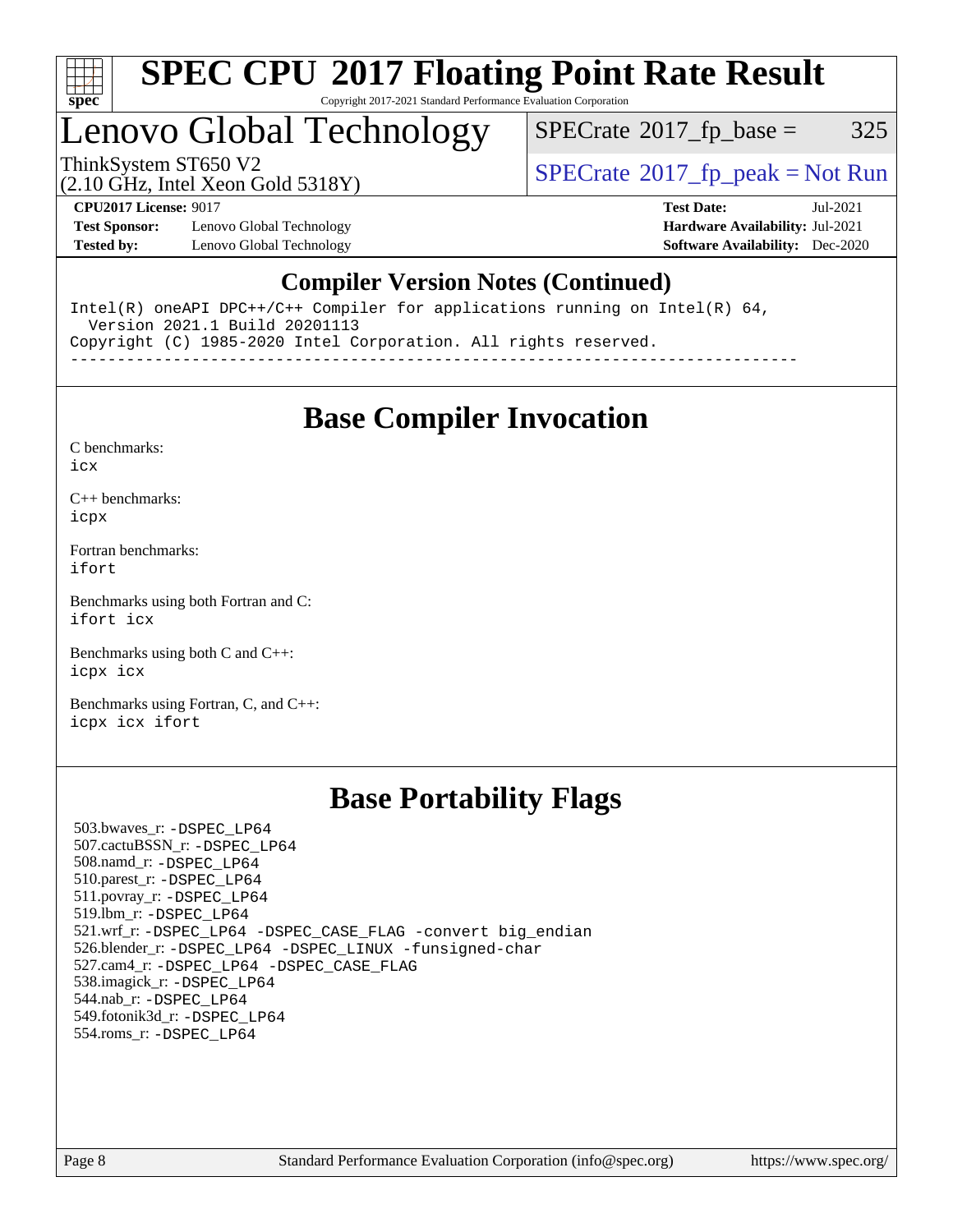

## Lenovo Global Technology

 $SPECTate@2017<sub>fp</sub> base =  $325$$ 

(2.10 GHz, Intel Xeon Gold 5318Y)

ThinkSystem ST650 V2<br>  $\begin{array}{c} \text{SPECrate} \textcirc 2017 \text{ fp\_peak} = \text{Not Run} \end{array}$  $\begin{array}{c} \text{SPECrate} \textcirc 2017 \text{ fp\_peak} = \text{Not Run} \end{array}$  $\begin{array}{c} \text{SPECrate} \textcirc 2017 \text{ fp\_peak} = \text{Not Run} \end{array}$ 

**[Test Sponsor:](http://www.spec.org/auto/cpu2017/Docs/result-fields.html#TestSponsor)** Lenovo Global Technology **[Hardware Availability:](http://www.spec.org/auto/cpu2017/Docs/result-fields.html#HardwareAvailability)** Jul-2021 **[Tested by:](http://www.spec.org/auto/cpu2017/Docs/result-fields.html#Testedby)** Lenovo Global Technology **[Software Availability:](http://www.spec.org/auto/cpu2017/Docs/result-fields.html#SoftwareAvailability)** Dec-2020

**[CPU2017 License:](http://www.spec.org/auto/cpu2017/Docs/result-fields.html#CPU2017License)** 9017 **[Test Date:](http://www.spec.org/auto/cpu2017/Docs/result-fields.html#TestDate)** Jul-2021

## **[Base Optimization Flags](http://www.spec.org/auto/cpu2017/Docs/result-fields.html#BaseOptimizationFlags)**

#### [C benchmarks:](http://www.spec.org/auto/cpu2017/Docs/result-fields.html#Cbenchmarks) [-w](http://www.spec.org/cpu2017/results/res2021q3/cpu2017-20210802-28605.flags.html#user_CCbase_supress_warning_66fb2c4e5c1dd10f38bdd29623979399e5ae75ae6e5453792d82ef66afed381df4a8602f92cac8d2ea0fffa7b93b4b1ccb9ecad4af01c9b2fe338b2082ae3859) [-std=c11](http://www.spec.org/cpu2017/results/res2021q3/cpu2017-20210802-28605.flags.html#user_CCbase_std-icc-std_0e1c27790398a4642dfca32ffe6c27b5796f9c2d2676156f2e42c9c44eaad0c049b1cdb667a270c34d979996257aeb8fc440bfb01818dbc9357bd9d174cb8524) [-m64](http://www.spec.org/cpu2017/results/res2021q3/cpu2017-20210802-28605.flags.html#user_CCbase_m64-icc) [-Wl,-z,muldefs](http://www.spec.org/cpu2017/results/res2021q3/cpu2017-20210802-28605.flags.html#user_CCbase_link_force_multiple1_b4cbdb97b34bdee9ceefcfe54f4c8ea74255f0b02a4b23e853cdb0e18eb4525ac79b5a88067c842dd0ee6996c24547a27a4b99331201badda8798ef8a743f577) [-xCORE-AVX512](http://www.spec.org/cpu2017/results/res2021q3/cpu2017-20210802-28605.flags.html#user_CCbase_f-xCORE-AVX512) [-Ofast](http://www.spec.org/cpu2017/results/res2021q3/cpu2017-20210802-28605.flags.html#user_CCbase_f-Ofast) [-ffast-math](http://www.spec.org/cpu2017/results/res2021q3/cpu2017-20210802-28605.flags.html#user_CCbase_f-ffast-math) [-flto](http://www.spec.org/cpu2017/results/res2021q3/cpu2017-20210802-28605.flags.html#user_CCbase_f-flto) [-mfpmath=sse](http://www.spec.org/cpu2017/results/res2021q3/cpu2017-20210802-28605.flags.html#user_CCbase_f-mfpmath_70eb8fac26bde974f8ab713bc9086c5621c0b8d2f6c86f38af0bd7062540daf19db5f3a066d8c6684be05d84c9b6322eb3b5be6619d967835195b93d6c02afa1) [-funroll-loops](http://www.spec.org/cpu2017/results/res2021q3/cpu2017-20210802-28605.flags.html#user_CCbase_f-funroll-loops) [-qopt-mem-layout-trans=4](http://www.spec.org/cpu2017/results/res2021q3/cpu2017-20210802-28605.flags.html#user_CCbase_f-qopt-mem-layout-trans_fa39e755916c150a61361b7846f310bcdf6f04e385ef281cadf3647acec3f0ae266d1a1d22d972a7087a248fd4e6ca390a3634700869573d231a252c784941a8) [-mbranches-within-32B-boundaries](http://www.spec.org/cpu2017/results/res2021q3/cpu2017-20210802-28605.flags.html#user_CCbase_f-mbranches-within-32B-boundaries) [-ljemalloc](http://www.spec.org/cpu2017/results/res2021q3/cpu2017-20210802-28605.flags.html#user_CCbase_jemalloc_link_lib_d1249b907c500fa1c0672f44f562e3d0f79738ae9e3c4a9c376d49f265a04b9c99b167ecedbf6711b3085be911c67ff61f150a17b3472be731631ba4d0471706) [-L/usr/local/jemalloc64-5.0.1/lib](http://www.spec.org/cpu2017/results/res2021q3/cpu2017-20210802-28605.flags.html#user_CCbase_jemalloc_link_path64_1_cc289568b1a6c0fd3b62c91b824c27fcb5af5e8098e6ad028160d21144ef1b8aef3170d2acf0bee98a8da324cfe4f67d0a3d0c4cc4673d993d694dc2a0df248b) [C++ benchmarks](http://www.spec.org/auto/cpu2017/Docs/result-fields.html#CXXbenchmarks): [-w](http://www.spec.org/cpu2017/results/res2021q3/cpu2017-20210802-28605.flags.html#user_CXXbase_supress_warning_66fb2c4e5c1dd10f38bdd29623979399e5ae75ae6e5453792d82ef66afed381df4a8602f92cac8d2ea0fffa7b93b4b1ccb9ecad4af01c9b2fe338b2082ae3859) [-m64](http://www.spec.org/cpu2017/results/res2021q3/cpu2017-20210802-28605.flags.html#user_CXXbase_m64-icc) [-Wl,-z,muldefs](http://www.spec.org/cpu2017/results/res2021q3/cpu2017-20210802-28605.flags.html#user_CXXbase_link_force_multiple1_b4cbdb97b34bdee9ceefcfe54f4c8ea74255f0b02a4b23e853cdb0e18eb4525ac79b5a88067c842dd0ee6996c24547a27a4b99331201badda8798ef8a743f577) [-xCORE-AVX512](http://www.spec.org/cpu2017/results/res2021q3/cpu2017-20210802-28605.flags.html#user_CXXbase_f-xCORE-AVX512) [-Ofast](http://www.spec.org/cpu2017/results/res2021q3/cpu2017-20210802-28605.flags.html#user_CXXbase_f-Ofast) [-ffast-math](http://www.spec.org/cpu2017/results/res2021q3/cpu2017-20210802-28605.flags.html#user_CXXbase_f-ffast-math) [-flto](http://www.spec.org/cpu2017/results/res2021q3/cpu2017-20210802-28605.flags.html#user_CXXbase_f-flto) [-mfpmath=sse](http://www.spec.org/cpu2017/results/res2021q3/cpu2017-20210802-28605.flags.html#user_CXXbase_f-mfpmath_70eb8fac26bde974f8ab713bc9086c5621c0b8d2f6c86f38af0bd7062540daf19db5f3a066d8c6684be05d84c9b6322eb3b5be6619d967835195b93d6c02afa1) [-funroll-loops](http://www.spec.org/cpu2017/results/res2021q3/cpu2017-20210802-28605.flags.html#user_CXXbase_f-funroll-loops) [-qopt-mem-layout-trans=4](http://www.spec.org/cpu2017/results/res2021q3/cpu2017-20210802-28605.flags.html#user_CXXbase_f-qopt-mem-layout-trans_fa39e755916c150a61361b7846f310bcdf6f04e385ef281cadf3647acec3f0ae266d1a1d22d972a7087a248fd4e6ca390a3634700869573d231a252c784941a8) [-mbranches-within-32B-boundaries](http://www.spec.org/cpu2017/results/res2021q3/cpu2017-20210802-28605.flags.html#user_CXXbase_f-mbranches-within-32B-boundaries) [-ljemalloc](http://www.spec.org/cpu2017/results/res2021q3/cpu2017-20210802-28605.flags.html#user_CXXbase_jemalloc_link_lib_d1249b907c500fa1c0672f44f562e3d0f79738ae9e3c4a9c376d49f265a04b9c99b167ecedbf6711b3085be911c67ff61f150a17b3472be731631ba4d0471706) [-L/usr/local/jemalloc64-5.0.1/lib](http://www.spec.org/cpu2017/results/res2021q3/cpu2017-20210802-28605.flags.html#user_CXXbase_jemalloc_link_path64_1_cc289568b1a6c0fd3b62c91b824c27fcb5af5e8098e6ad028160d21144ef1b8aef3170d2acf0bee98a8da324cfe4f67d0a3d0c4cc4673d993d694dc2a0df248b) [Fortran benchmarks:](http://www.spec.org/auto/cpu2017/Docs/result-fields.html#Fortranbenchmarks) [-w](http://www.spec.org/cpu2017/results/res2021q3/cpu2017-20210802-28605.flags.html#user_FCbase_supress_warning_66fb2c4e5c1dd10f38bdd29623979399e5ae75ae6e5453792d82ef66afed381df4a8602f92cac8d2ea0fffa7b93b4b1ccb9ecad4af01c9b2fe338b2082ae3859) [-m64](http://www.spec.org/cpu2017/results/res2021q3/cpu2017-20210802-28605.flags.html#user_FCbase_m64-icc) [-Wl,-z,muldefs](http://www.spec.org/cpu2017/results/res2021q3/cpu2017-20210802-28605.flags.html#user_FCbase_link_force_multiple1_b4cbdb97b34bdee9ceefcfe54f4c8ea74255f0b02a4b23e853cdb0e18eb4525ac79b5a88067c842dd0ee6996c24547a27a4b99331201badda8798ef8a743f577) [-xCORE-AVX512](http://www.spec.org/cpu2017/results/res2021q3/cpu2017-20210802-28605.flags.html#user_FCbase_f-xCORE-AVX512) [-O3](http://www.spec.org/cpu2017/results/res2021q3/cpu2017-20210802-28605.flags.html#user_FCbase_f-O3) [-ipo](http://www.spec.org/cpu2017/results/res2021q3/cpu2017-20210802-28605.flags.html#user_FCbase_f-ipo) [-no-prec-div](http://www.spec.org/cpu2017/results/res2021q3/cpu2017-20210802-28605.flags.html#user_FCbase_f-no-prec-div) [-qopt-prefetch](http://www.spec.org/cpu2017/results/res2021q3/cpu2017-20210802-28605.flags.html#user_FCbase_f-qopt-prefetch) [-ffinite-math-only](http://www.spec.org/cpu2017/results/res2021q3/cpu2017-20210802-28605.flags.html#user_FCbase_f_finite_math_only_cb91587bd2077682c4b38af759c288ed7c732db004271a9512da14a4f8007909a5f1427ecbf1a0fb78ff2a814402c6114ac565ca162485bbcae155b5e4258871) [-qopt-multiple-gather-scatter-by-shuffles](http://www.spec.org/cpu2017/results/res2021q3/cpu2017-20210802-28605.flags.html#user_FCbase_f-qopt-multiple-gather-scatter-by-shuffles) [-qopt-mem-layout-trans=4](http://www.spec.org/cpu2017/results/res2021q3/cpu2017-20210802-28605.flags.html#user_FCbase_f-qopt-mem-layout-trans_fa39e755916c150a61361b7846f310bcdf6f04e385ef281cadf3647acec3f0ae266d1a1d22d972a7087a248fd4e6ca390a3634700869573d231a252c784941a8) [-nostandard-realloc-lhs](http://www.spec.org/cpu2017/results/res2021q3/cpu2017-20210802-28605.flags.html#user_FCbase_f_2003_std_realloc_82b4557e90729c0f113870c07e44d33d6f5a304b4f63d4c15d2d0f1fab99f5daaed73bdb9275d9ae411527f28b936061aa8b9c8f2d63842963b95c9dd6426b8a) [-align array32byte](http://www.spec.org/cpu2017/results/res2021q3/cpu2017-20210802-28605.flags.html#user_FCbase_align_array32byte_b982fe038af199962ba9a80c053b8342c548c85b40b8e86eb3cc33dee0d7986a4af373ac2d51c3f7cf710a18d62fdce2948f201cd044323541f22fc0fffc51b6) [-auto](http://www.spec.org/cpu2017/results/res2021q3/cpu2017-20210802-28605.flags.html#user_FCbase_f-auto) [-mbranches-within-32B-boundaries](http://www.spec.org/cpu2017/results/res2021q3/cpu2017-20210802-28605.flags.html#user_FCbase_f-mbranches-within-32B-boundaries) [-ljemalloc](http://www.spec.org/cpu2017/results/res2021q3/cpu2017-20210802-28605.flags.html#user_FCbase_jemalloc_link_lib_d1249b907c500fa1c0672f44f562e3d0f79738ae9e3c4a9c376d49f265a04b9c99b167ecedbf6711b3085be911c67ff61f150a17b3472be731631ba4d0471706) [-L/usr/local/jemalloc64-5.0.1/lib](http://www.spec.org/cpu2017/results/res2021q3/cpu2017-20210802-28605.flags.html#user_FCbase_jemalloc_link_path64_1_cc289568b1a6c0fd3b62c91b824c27fcb5af5e8098e6ad028160d21144ef1b8aef3170d2acf0bee98a8da324cfe4f67d0a3d0c4cc4673d993d694dc2a0df248b) [Benchmarks using both Fortran and C:](http://www.spec.org/auto/cpu2017/Docs/result-fields.html#BenchmarksusingbothFortranandC) [-w](http://www.spec.org/cpu2017/results/res2021q3/cpu2017-20210802-28605.flags.html#user_CC_FCbase_supress_warning_66fb2c4e5c1dd10f38bdd29623979399e5ae75ae6e5453792d82ef66afed381df4a8602f92cac8d2ea0fffa7b93b4b1ccb9ecad4af01c9b2fe338b2082ae3859) [-m64](http://www.spec.org/cpu2017/results/res2021q3/cpu2017-20210802-28605.flags.html#user_CC_FCbase_m64-icc) [-std=c11](http://www.spec.org/cpu2017/results/res2021q3/cpu2017-20210802-28605.flags.html#user_CC_FCbase_std-icc-std_0e1c27790398a4642dfca32ffe6c27b5796f9c2d2676156f2e42c9c44eaad0c049b1cdb667a270c34d979996257aeb8fc440bfb01818dbc9357bd9d174cb8524) [-Wl,-z,muldefs](http://www.spec.org/cpu2017/results/res2021q3/cpu2017-20210802-28605.flags.html#user_CC_FCbase_link_force_multiple1_b4cbdb97b34bdee9ceefcfe54f4c8ea74255f0b02a4b23e853cdb0e18eb4525ac79b5a88067c842dd0ee6996c24547a27a4b99331201badda8798ef8a743f577) [-xCORE-AVX512](http://www.spec.org/cpu2017/results/res2021q3/cpu2017-20210802-28605.flags.html#user_CC_FCbase_f-xCORE-AVX512) [-Ofast](http://www.spec.org/cpu2017/results/res2021q3/cpu2017-20210802-28605.flags.html#user_CC_FCbase_f-Ofast) [-ffast-math](http://www.spec.org/cpu2017/results/res2021q3/cpu2017-20210802-28605.flags.html#user_CC_FCbase_f-ffast-math) [-flto](http://www.spec.org/cpu2017/results/res2021q3/cpu2017-20210802-28605.flags.html#user_CC_FCbase_f-flto) [-mfpmath=sse](http://www.spec.org/cpu2017/results/res2021q3/cpu2017-20210802-28605.flags.html#user_CC_FCbase_f-mfpmath_70eb8fac26bde974f8ab713bc9086c5621c0b8d2f6c86f38af0bd7062540daf19db5f3a066d8c6684be05d84c9b6322eb3b5be6619d967835195b93d6c02afa1) [-funroll-loops](http://www.spec.org/cpu2017/results/res2021q3/cpu2017-20210802-28605.flags.html#user_CC_FCbase_f-funroll-loops) [-qopt-mem-layout-trans=4](http://www.spec.org/cpu2017/results/res2021q3/cpu2017-20210802-28605.flags.html#user_CC_FCbase_f-qopt-mem-layout-trans_fa39e755916c150a61361b7846f310bcdf6f04e385ef281cadf3647acec3f0ae266d1a1d22d972a7087a248fd4e6ca390a3634700869573d231a252c784941a8) [-O3](http://www.spec.org/cpu2017/results/res2021q3/cpu2017-20210802-28605.flags.html#user_CC_FCbase_f-O3) [-ipo](http://www.spec.org/cpu2017/results/res2021q3/cpu2017-20210802-28605.flags.html#user_CC_FCbase_f-ipo) [-no-prec-div](http://www.spec.org/cpu2017/results/res2021q3/cpu2017-20210802-28605.flags.html#user_CC_FCbase_f-no-prec-div) [-qopt-prefetch](http://www.spec.org/cpu2017/results/res2021q3/cpu2017-20210802-28605.flags.html#user_CC_FCbase_f-qopt-prefetch) [-ffinite-math-only](http://www.spec.org/cpu2017/results/res2021q3/cpu2017-20210802-28605.flags.html#user_CC_FCbase_f_finite_math_only_cb91587bd2077682c4b38af759c288ed7c732db004271a9512da14a4f8007909a5f1427ecbf1a0fb78ff2a814402c6114ac565ca162485bbcae155b5e4258871) [-qopt-multiple-gather-scatter-by-shuffles](http://www.spec.org/cpu2017/results/res2021q3/cpu2017-20210802-28605.flags.html#user_CC_FCbase_f-qopt-multiple-gather-scatter-by-shuffles) [-mbranches-within-32B-boundaries](http://www.spec.org/cpu2017/results/res2021q3/cpu2017-20210802-28605.flags.html#user_CC_FCbase_f-mbranches-within-32B-boundaries) [-nostandard-realloc-lhs](http://www.spec.org/cpu2017/results/res2021q3/cpu2017-20210802-28605.flags.html#user_CC_FCbase_f_2003_std_realloc_82b4557e90729c0f113870c07e44d33d6f5a304b4f63d4c15d2d0f1fab99f5daaed73bdb9275d9ae411527f28b936061aa8b9c8f2d63842963b95c9dd6426b8a) [-align array32byte](http://www.spec.org/cpu2017/results/res2021q3/cpu2017-20210802-28605.flags.html#user_CC_FCbase_align_array32byte_b982fe038af199962ba9a80c053b8342c548c85b40b8e86eb3cc33dee0d7986a4af373ac2d51c3f7cf710a18d62fdce2948f201cd044323541f22fc0fffc51b6) [-auto](http://www.spec.org/cpu2017/results/res2021q3/cpu2017-20210802-28605.flags.html#user_CC_FCbase_f-auto) [-ljemalloc](http://www.spec.org/cpu2017/results/res2021q3/cpu2017-20210802-28605.flags.html#user_CC_FCbase_jemalloc_link_lib_d1249b907c500fa1c0672f44f562e3d0f79738ae9e3c4a9c376d49f265a04b9c99b167ecedbf6711b3085be911c67ff61f150a17b3472be731631ba4d0471706) [-L/usr/local/jemalloc64-5.0.1/lib](http://www.spec.org/cpu2017/results/res2021q3/cpu2017-20210802-28605.flags.html#user_CC_FCbase_jemalloc_link_path64_1_cc289568b1a6c0fd3b62c91b824c27fcb5af5e8098e6ad028160d21144ef1b8aef3170d2acf0bee98a8da324cfe4f67d0a3d0c4cc4673d993d694dc2a0df248b) [Benchmarks using both C and C++](http://www.spec.org/auto/cpu2017/Docs/result-fields.html#BenchmarksusingbothCandCXX): [-w](http://www.spec.org/cpu2017/results/res2021q3/cpu2017-20210802-28605.flags.html#user_CC_CXXbase_supress_warning_66fb2c4e5c1dd10f38bdd29623979399e5ae75ae6e5453792d82ef66afed381df4a8602f92cac8d2ea0fffa7b93b4b1ccb9ecad4af01c9b2fe338b2082ae3859) [-m64](http://www.spec.org/cpu2017/results/res2021q3/cpu2017-20210802-28605.flags.html#user_CC_CXXbase_m64-icc) [-std=c11](http://www.spec.org/cpu2017/results/res2021q3/cpu2017-20210802-28605.flags.html#user_CC_CXXbase_std-icc-std_0e1c27790398a4642dfca32ffe6c27b5796f9c2d2676156f2e42c9c44eaad0c049b1cdb667a270c34d979996257aeb8fc440bfb01818dbc9357bd9d174cb8524) [-Wl,-z,muldefs](http://www.spec.org/cpu2017/results/res2021q3/cpu2017-20210802-28605.flags.html#user_CC_CXXbase_link_force_multiple1_b4cbdb97b34bdee9ceefcfe54f4c8ea74255f0b02a4b23e853cdb0e18eb4525ac79b5a88067c842dd0ee6996c24547a27a4b99331201badda8798ef8a743f577) [-xCORE-AVX512](http://www.spec.org/cpu2017/results/res2021q3/cpu2017-20210802-28605.flags.html#user_CC_CXXbase_f-xCORE-AVX512) [-Ofast](http://www.spec.org/cpu2017/results/res2021q3/cpu2017-20210802-28605.flags.html#user_CC_CXXbase_f-Ofast) [-ffast-math](http://www.spec.org/cpu2017/results/res2021q3/cpu2017-20210802-28605.flags.html#user_CC_CXXbase_f-ffast-math) [-flto](http://www.spec.org/cpu2017/results/res2021q3/cpu2017-20210802-28605.flags.html#user_CC_CXXbase_f-flto) [-mfpmath=sse](http://www.spec.org/cpu2017/results/res2021q3/cpu2017-20210802-28605.flags.html#user_CC_CXXbase_f-mfpmath_70eb8fac26bde974f8ab713bc9086c5621c0b8d2f6c86f38af0bd7062540daf19db5f3a066d8c6684be05d84c9b6322eb3b5be6619d967835195b93d6c02afa1) [-funroll-loops](http://www.spec.org/cpu2017/results/res2021q3/cpu2017-20210802-28605.flags.html#user_CC_CXXbase_f-funroll-loops) [-qopt-mem-layout-trans=4](http://www.spec.org/cpu2017/results/res2021q3/cpu2017-20210802-28605.flags.html#user_CC_CXXbase_f-qopt-mem-layout-trans_fa39e755916c150a61361b7846f310bcdf6f04e385ef281cadf3647acec3f0ae266d1a1d22d972a7087a248fd4e6ca390a3634700869573d231a252c784941a8) [-mbranches-within-32B-boundaries](http://www.spec.org/cpu2017/results/res2021q3/cpu2017-20210802-28605.flags.html#user_CC_CXXbase_f-mbranches-within-32B-boundaries) [-ljemalloc](http://www.spec.org/cpu2017/results/res2021q3/cpu2017-20210802-28605.flags.html#user_CC_CXXbase_jemalloc_link_lib_d1249b907c500fa1c0672f44f562e3d0f79738ae9e3c4a9c376d49f265a04b9c99b167ecedbf6711b3085be911c67ff61f150a17b3472be731631ba4d0471706) [-L/usr/local/jemalloc64-5.0.1/lib](http://www.spec.org/cpu2017/results/res2021q3/cpu2017-20210802-28605.flags.html#user_CC_CXXbase_jemalloc_link_path64_1_cc289568b1a6c0fd3b62c91b824c27fcb5af5e8098e6ad028160d21144ef1b8aef3170d2acf0bee98a8da324cfe4f67d0a3d0c4cc4673d993d694dc2a0df248b) [Benchmarks using Fortran, C, and C++](http://www.spec.org/auto/cpu2017/Docs/result-fields.html#BenchmarksusingFortranCandCXX): [-w](http://www.spec.org/cpu2017/results/res2021q3/cpu2017-20210802-28605.flags.html#user_CC_CXX_FCbase_supress_warning_66fb2c4e5c1dd10f38bdd29623979399e5ae75ae6e5453792d82ef66afed381df4a8602f92cac8d2ea0fffa7b93b4b1ccb9ecad4af01c9b2fe338b2082ae3859) [-m64](http://www.spec.org/cpu2017/results/res2021q3/cpu2017-20210802-28605.flags.html#user_CC_CXX_FCbase_m64-icc) [-std=c11](http://www.spec.org/cpu2017/results/res2021q3/cpu2017-20210802-28605.flags.html#user_CC_CXX_FCbase_std-icc-std_0e1c27790398a4642dfca32ffe6c27b5796f9c2d2676156f2e42c9c44eaad0c049b1cdb667a270c34d979996257aeb8fc440bfb01818dbc9357bd9d174cb8524) [-Wl,-z,muldefs](http://www.spec.org/cpu2017/results/res2021q3/cpu2017-20210802-28605.flags.html#user_CC_CXX_FCbase_link_force_multiple1_b4cbdb97b34bdee9ceefcfe54f4c8ea74255f0b02a4b23e853cdb0e18eb4525ac79b5a88067c842dd0ee6996c24547a27a4b99331201badda8798ef8a743f577) [-xCORE-AVX512](http://www.spec.org/cpu2017/results/res2021q3/cpu2017-20210802-28605.flags.html#user_CC_CXX_FCbase_f-xCORE-AVX512) [-Ofast](http://www.spec.org/cpu2017/results/res2021q3/cpu2017-20210802-28605.flags.html#user_CC_CXX_FCbase_f-Ofast) [-ffast-math](http://www.spec.org/cpu2017/results/res2021q3/cpu2017-20210802-28605.flags.html#user_CC_CXX_FCbase_f-ffast-math) [-flto](http://www.spec.org/cpu2017/results/res2021q3/cpu2017-20210802-28605.flags.html#user_CC_CXX_FCbase_f-flto) [-mfpmath=sse](http://www.spec.org/cpu2017/results/res2021q3/cpu2017-20210802-28605.flags.html#user_CC_CXX_FCbase_f-mfpmath_70eb8fac26bde974f8ab713bc9086c5621c0b8d2f6c86f38af0bd7062540daf19db5f3a066d8c6684be05d84c9b6322eb3b5be6619d967835195b93d6c02afa1) [-funroll-loops](http://www.spec.org/cpu2017/results/res2021q3/cpu2017-20210802-28605.flags.html#user_CC_CXX_FCbase_f-funroll-loops) [-qopt-mem-layout-trans=4](http://www.spec.org/cpu2017/results/res2021q3/cpu2017-20210802-28605.flags.html#user_CC_CXX_FCbase_f-qopt-mem-layout-trans_fa39e755916c150a61361b7846f310bcdf6f04e385ef281cadf3647acec3f0ae266d1a1d22d972a7087a248fd4e6ca390a3634700869573d231a252c784941a8) [-O3](http://www.spec.org/cpu2017/results/res2021q3/cpu2017-20210802-28605.flags.html#user_CC_CXX_FCbase_f-O3) [-no-prec-div](http://www.spec.org/cpu2017/results/res2021q3/cpu2017-20210802-28605.flags.html#user_CC_CXX_FCbase_f-no-prec-div) [-qopt-prefetch](http://www.spec.org/cpu2017/results/res2021q3/cpu2017-20210802-28605.flags.html#user_CC_CXX_FCbase_f-qopt-prefetch) [-ffinite-math-only](http://www.spec.org/cpu2017/results/res2021q3/cpu2017-20210802-28605.flags.html#user_CC_CXX_FCbase_f_finite_math_only_cb91587bd2077682c4b38af759c288ed7c732db004271a9512da14a4f8007909a5f1427ecbf1a0fb78ff2a814402c6114ac565ca162485bbcae155b5e4258871) [-qopt-multiple-gather-scatter-by-shuffles](http://www.spec.org/cpu2017/results/res2021q3/cpu2017-20210802-28605.flags.html#user_CC_CXX_FCbase_f-qopt-multiple-gather-scatter-by-shuffles) [-mbranches-within-32B-boundaries](http://www.spec.org/cpu2017/results/res2021q3/cpu2017-20210802-28605.flags.html#user_CC_CXX_FCbase_f-mbranches-within-32B-boundaries) [-nostandard-realloc-lhs](http://www.spec.org/cpu2017/results/res2021q3/cpu2017-20210802-28605.flags.html#user_CC_CXX_FCbase_f_2003_std_realloc_82b4557e90729c0f113870c07e44d33d6f5a304b4f63d4c15d2d0f1fab99f5daaed73bdb9275d9ae411527f28b936061aa8b9c8f2d63842963b95c9dd6426b8a) [-align array32byte](http://www.spec.org/cpu2017/results/res2021q3/cpu2017-20210802-28605.flags.html#user_CC_CXX_FCbase_align_array32byte_b982fe038af199962ba9a80c053b8342c548c85b40b8e86eb3cc33dee0d7986a4af373ac2d51c3f7cf710a18d62fdce2948f201cd044323541f22fc0fffc51b6) [-auto](http://www.spec.org/cpu2017/results/res2021q3/cpu2017-20210802-28605.flags.html#user_CC_CXX_FCbase_f-auto) [-ljemalloc](http://www.spec.org/cpu2017/results/res2021q3/cpu2017-20210802-28605.flags.html#user_CC_CXX_FCbase_jemalloc_link_lib_d1249b907c500fa1c0672f44f562e3d0f79738ae9e3c4a9c376d49f265a04b9c99b167ecedbf6711b3085be911c67ff61f150a17b3472be731631ba4d0471706) [-L/usr/local/jemalloc64-5.0.1/lib](http://www.spec.org/cpu2017/results/res2021q3/cpu2017-20210802-28605.flags.html#user_CC_CXX_FCbase_jemalloc_link_path64_1_cc289568b1a6c0fd3b62c91b824c27fcb5af5e8098e6ad028160d21144ef1b8aef3170d2acf0bee98a8da324cfe4f67d0a3d0c4cc4673d993d694dc2a0df248b) [The flags files that were used to format this result can be browsed at](tmsearch) <http://www.spec.org/cpu2017/flags/Lenovo-Platform-SPECcpu2017-Flags-V1.2-ICElake-F.html>

[http://www.spec.org/cpu2017/flags/Intel-ic2021-official-linux64\\_revA.html](http://www.spec.org/cpu2017/flags/Intel-ic2021-official-linux64_revA.html)